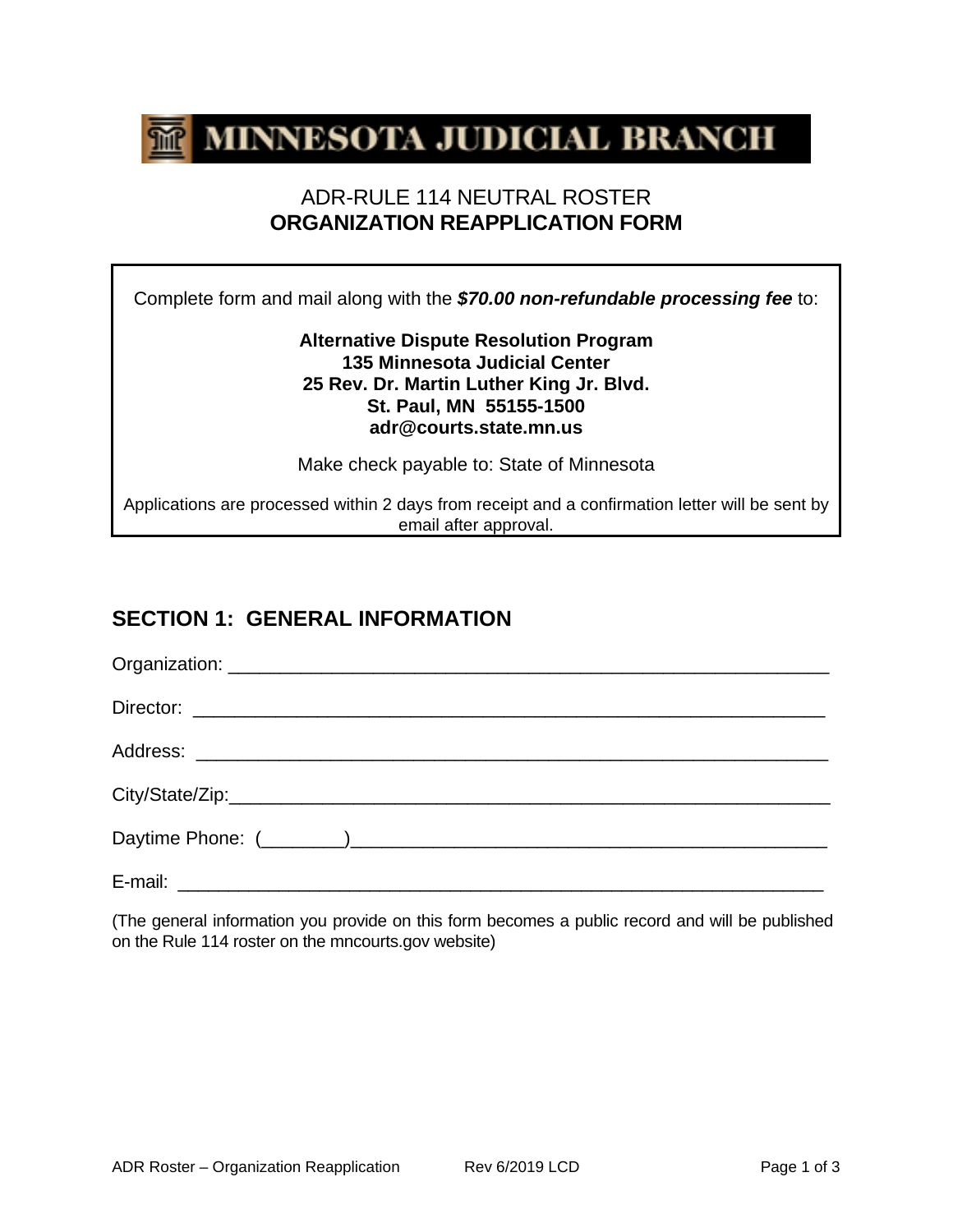#### **SECTION 2: PLACEMENT REQUEST**

• Please indicate the neutral roster(s) for which your organization is reapplying to. Also indicate the name of the individual from your organization who has applied or been approved for that roster.

NOTE: In order for your organization to be placed back on a roster, at least one individual associated with your organization must be approved for that roster. You are required to have individual neutral roster application forms on file in your organization for each of your neutrals.

## **Civil Facilitative/Hybrid**

(Mediation, Mini-Trial, Med.-Arb., Other)

NAME: (please print)

# **Civil Adjudicative/Evaluative**

(Arbitration, Consensual Special Magistrate, Moderated Settlement Conference, Summary Jury Trial, Early Neutral Evaluation, Neutral Fact Finding)

NAME: (please print)

# **Family Facilitative/Hybrid**

(Mediation, Mini-Trial, Med.-Arb., Other)

NAME: (please print)

### **Family Adjudicative**

(Arbitration, Consensual Special Magistrate, Moderated Settlement Conference, Summary Jury Trial)

NAME: (please print)

### **Family Evaluative**

(Early Neutral Evaluation, Neutral Fact Finding)

NAME: (please print)